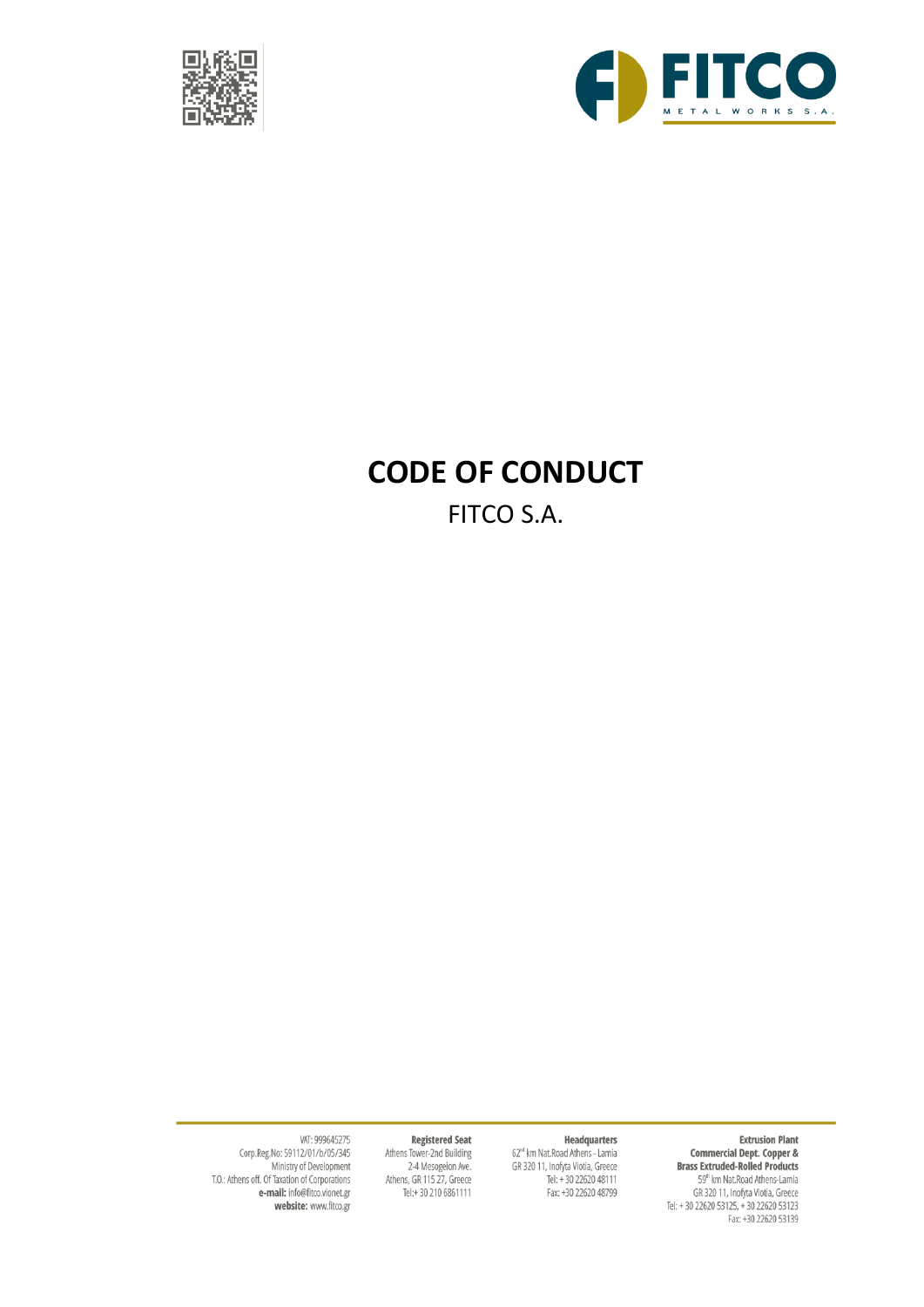



# **Contents**

| 1.  |                                                     |  |
|-----|-----------------------------------------------------|--|
| 2.  |                                                     |  |
| 3.  |                                                     |  |
| 4.  |                                                     |  |
| 5.  | Conduct toward Business Partners and Third Parties8 |  |
| 6.  |                                                     |  |
| 7.  |                                                     |  |
| 8.  |                                                     |  |
| 9.  | Human Rights and Workplace Practices10              |  |
| 10. |                                                     |  |
| 11. |                                                     |  |
| 12. |                                                     |  |
| 13. |                                                     |  |
| 14. |                                                     |  |
| 15. |                                                     |  |
| 16. |                                                     |  |

#### **Extrusion Plant**

Extrusion Plant<br> **Commercial Dept. Copper &**<br> **Brass Extruded-Rolled Products**<br>
59<sup>th</sup> km Nat.Road Athens-Lamia<br>
GR 320 11, Inofyta Viotia, Greece<br>
Tel: + 30 22620 53125, + 30 22620 53123<br>
Fax: +30 22620 53139

Headquarters

62<sup>nd</sup> km Nat.Road Athens - Lamia

GR 320 11, Inofyta Viotia, Greece<br>Tel: + 30 22620 48111<br>Fax: +30 22620 48799

#### **Registered Seat**

Athens Tower-2nd Building 2-4 Mesogeion Ave.<br>2-4 Mesogeion Ave.<br>Athens, GR 115 27, Greece<br>Tel:+ 30 210 6861111

VAT: 999645275<br>Corp.Reg.No: 59112/01/b/05/345 Ministry of Development<br>T.O.: Athens off. Of Taxation of Corporations<br>**e-mail:** info@fitco.vionet.gr website: www.fitco.gr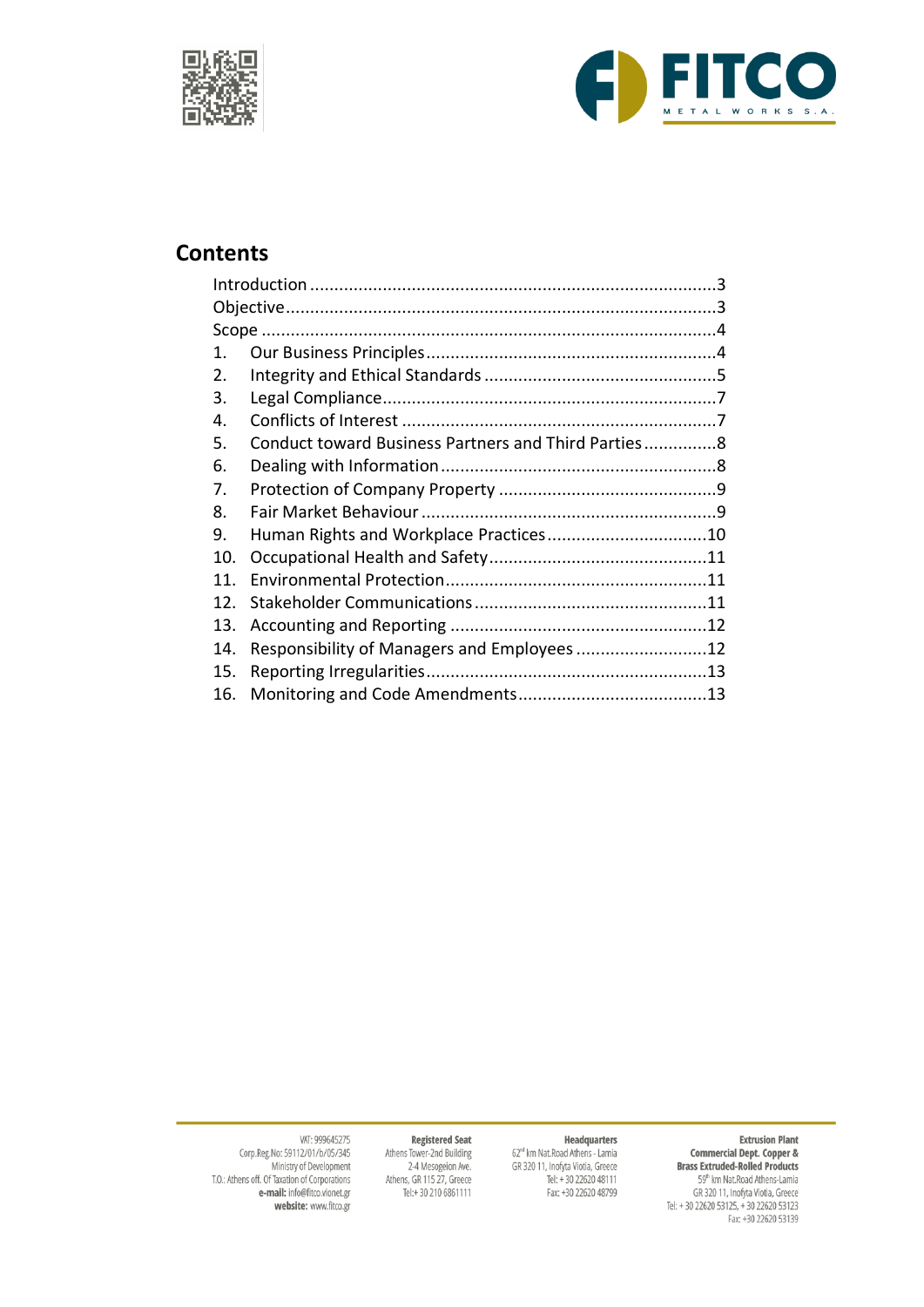



### <span id="page-2-0"></span>**Introduction**

Our **Code of Conduct,** combined with our rules of corporate governance and our policies, provide the framework for our corporate operations. It is in line with ISO 26000 and the 10 principles of the UN Global Compact, which aims to align businesses with human rights, labour, environmental care and anti-corruption principles. The principles of our Code of Conduct are based on the OECD guideline for multinational enterprises.

Our **Code of Conduct** contains fundamental principles, rules and core values which form the framework for our corporate actions. This set of standards describes the behaviour we expect of our people, as well as the way we conduct our business with our partners and third parties.

FITCO S.A. conducts its business in a framework of relevant laws, regulations and internal policies. However, we recognize that this may not govern all behaviour. We feel it is important for all our customers, suppliers and our own people, as well as other stakeholders, to understand exactly what we stand for and how they can expect us to conduct ourselves.

*The combination of our Code of Business Conduct and Corporate Principles provide an excellent foundation for creating the trust that plays a key role in our sustainable business success.*

### <span id="page-2-1"></span>**Objective**

To establish a **Code of Conduct** that further promotes ethics, honesty, transparency and professionalism throughout our Company. We adhere to our **Code of Conduct** with all stakeholders as well as local and international commitments and law.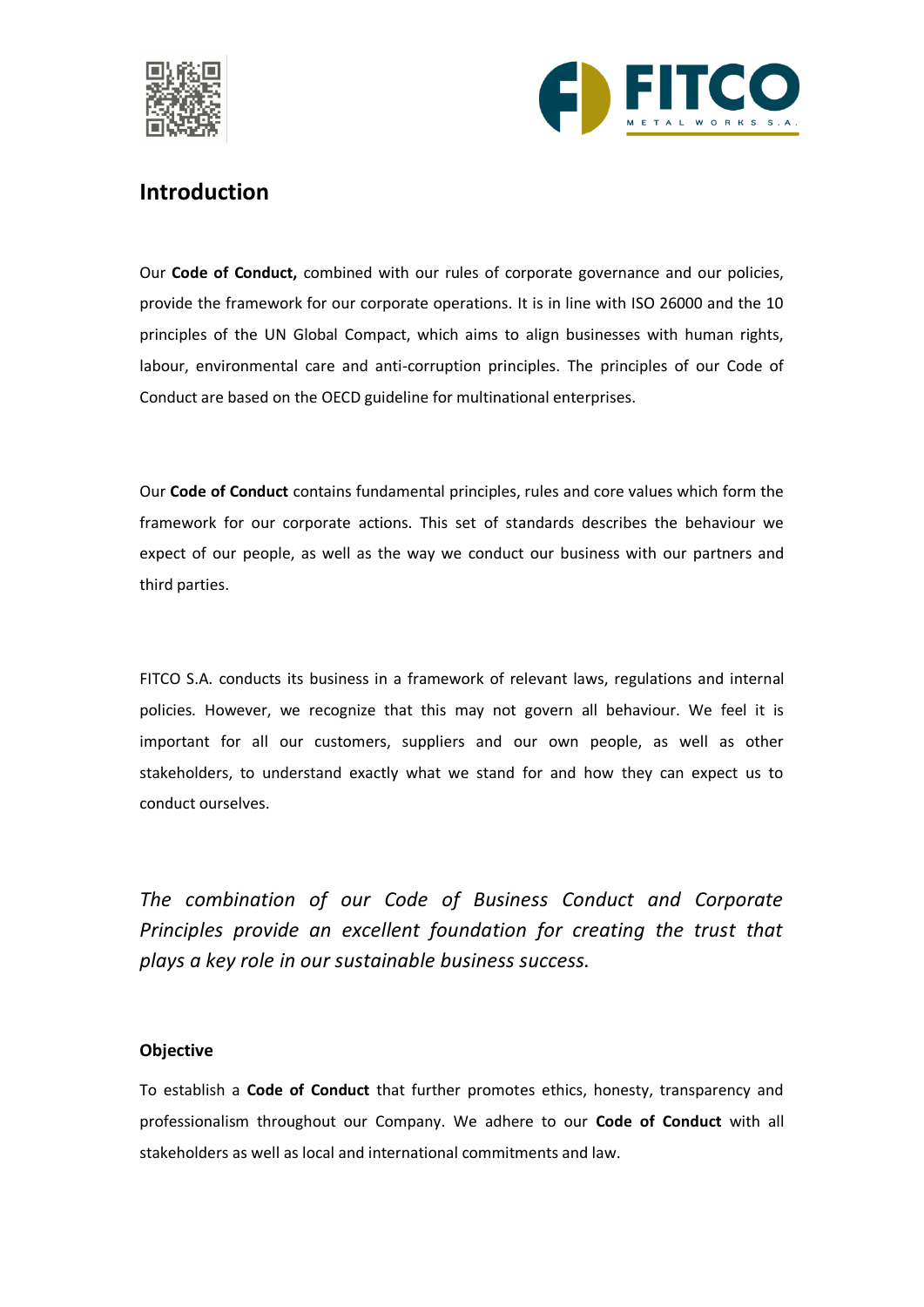



### <span id="page-3-0"></span>**Scope**

The **Code of Conduct** and its related procedures & measures are applicable to all employees, senior executives, officers and directors of FITCO S.A. and its subsidiaries.

We also encourage subcontractors, suppliers, sales agents, consultants and other business partners to respect the Global Compact principles as well as to adopt the principles included in our Code of Conduct.

### <span id="page-3-1"></span>**1. Our Business Principles**

### **Integrity - Corporate Citizenship**

We respect local and international commitments, law and regulations and act with a high sense of ethics. We acknowledge our obligation to operate safely, protect the environment and support local communities. We invest and actively contribute to the well-being of people, whether they are inside or outside the Company.

### **Commitment**

We are proud and take personal responsibility to deliver results of high standards, while building long term relationships with our customers and suppliers. We focus on health & safety and we provide a working environment that empowers our people to be productive, result-oriented as well as manage their personal development with passion and integrity.

### **Focus on Results**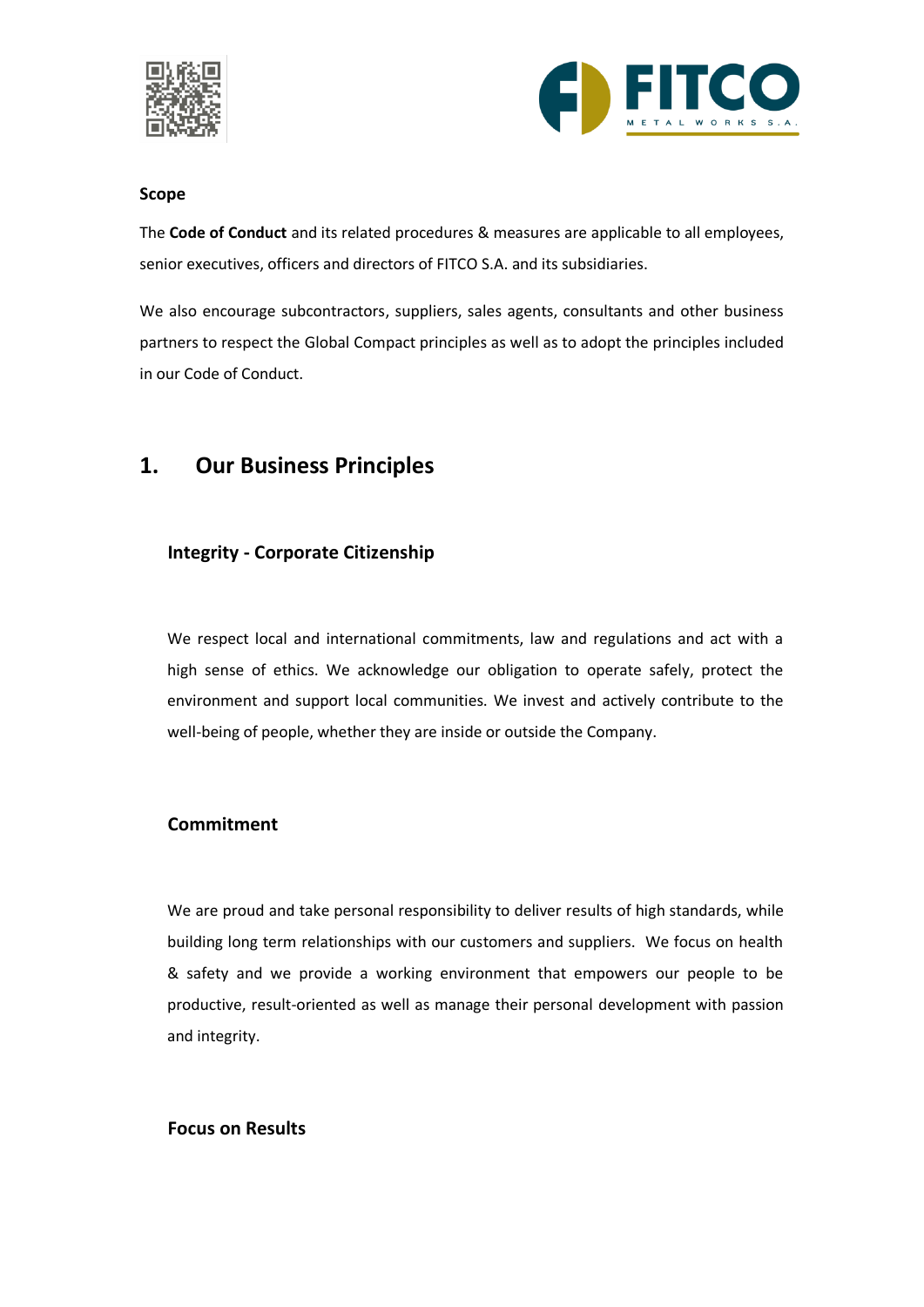



We focus on delivering results of high standards to our customers in an efficient and reliable way. We are decisive and adopt a can-do attitude in order to maximize productivity and business excellence while simultaneously maximizing shareholders' value.

### **Technological Leadership & Innovation**

We believe in technical expertise in order to constantly deliver high quality and value-added solutions. We develop a learning environment, invest in R&D, technological advancement and state-of-the-art equipment and know-how while promoting innovative thinking, keeping the Company ahead of the competition.

### **Team Work**

We feel proud by being cooperative and working collaboratively, thus supporting each other towards common goals, whether one is a team member or a team leader. We choose to be part of a team and to solicit and utilize the skills, ideas and opinions of all team members. We act in favour of the Company and feel collectively responsible.

### **Meritocracy**

We act with fairness and transparency in all our relationships. We acknowledge people's personality and skills and place them where they can best contribute and be recognized. We focus on saying and doing things with consistency and integrity.

### <span id="page-4-0"></span>**2. Integrity and Ethical Standards**

FITCO S.A. is committed to integrity. We conduct business with integrity and believe our business growth and success should rest on the excellence of our products and services. Bribery or any other type of corrupt practices are absolutely prohibited throughout our operations. We cannot tolerate corruption, money laundering, bribery or other illegal or unethical business activity. Our performance and competitiveness are strengthened solely through lawful conduct.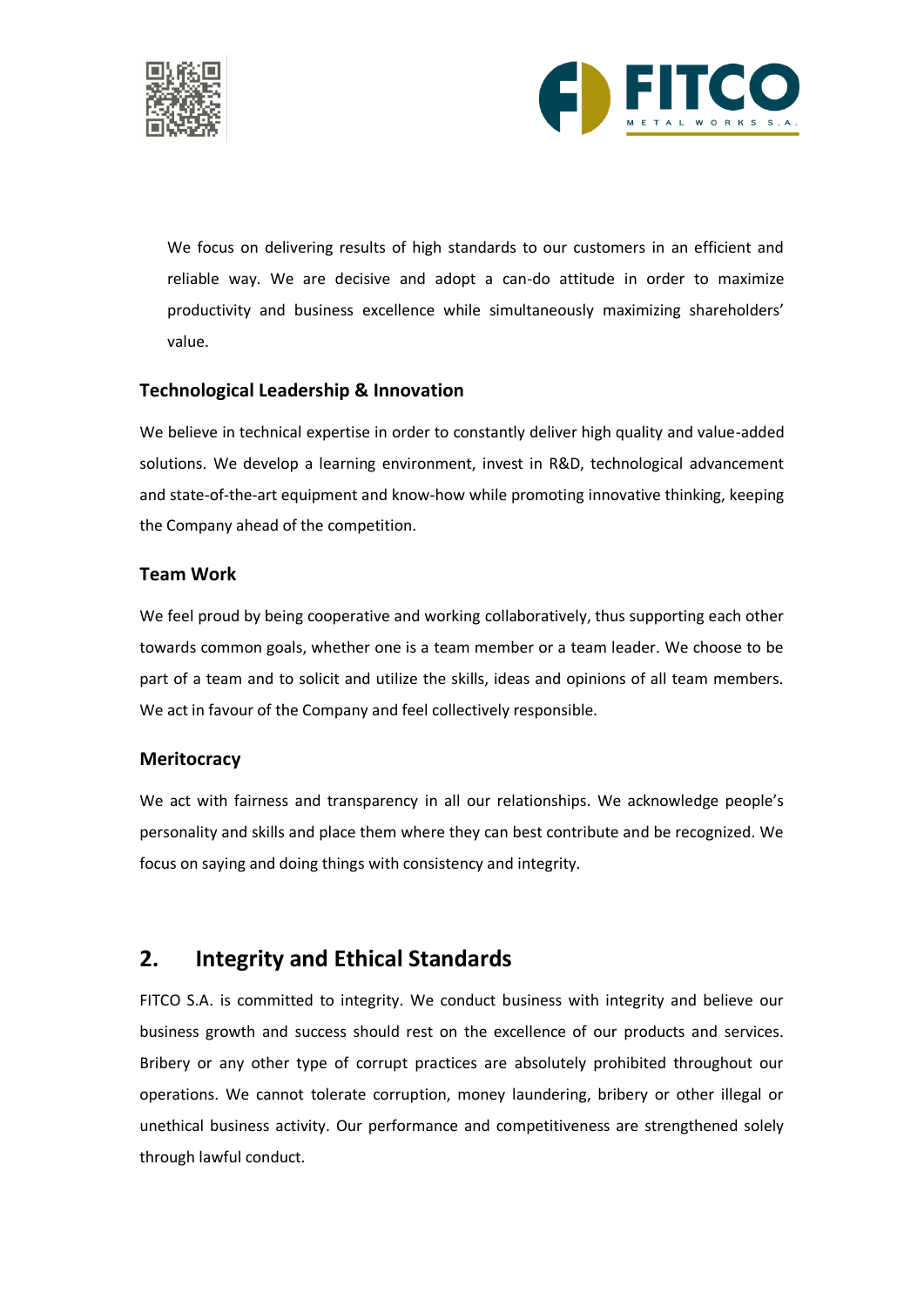



#### **Gifts, Invitations, and Other Gratuities**

When it comes to gratuities in the form of gifts or invitations, we strictly ensure that no appearance of dishonesty or incorrect behaviour can arise. We do not tolerate gratuities that can raise doubt about our integrity or appear to influence business decisions.

#### **Sponsorships & Donations**

In line with our corporate social responsibility, we make sponsorships and donations to promote education, culture, social or humanitarian causes, sports and environmental friendly behaviour.

#### **Ban on Corruption**

Corruption is banned by international conventions, national laws, and internal guidelines. In compliance with the anti-corruption and anti-bribery law of the countries where it operates, FITCO S.A. does not tolerate any form of bribery among employees, business partners or any business practice that could create the impression of improper influence.

#### **Money Laundering**

We do not tolerate money laundering or illicit finance and comply with all relevant laws and regulations in every jurisdiction where we conduct business. We undertake the international battle against money laundering and adopt applicable measures to comply with the relevant provisions.

#### **Fraud Prevention**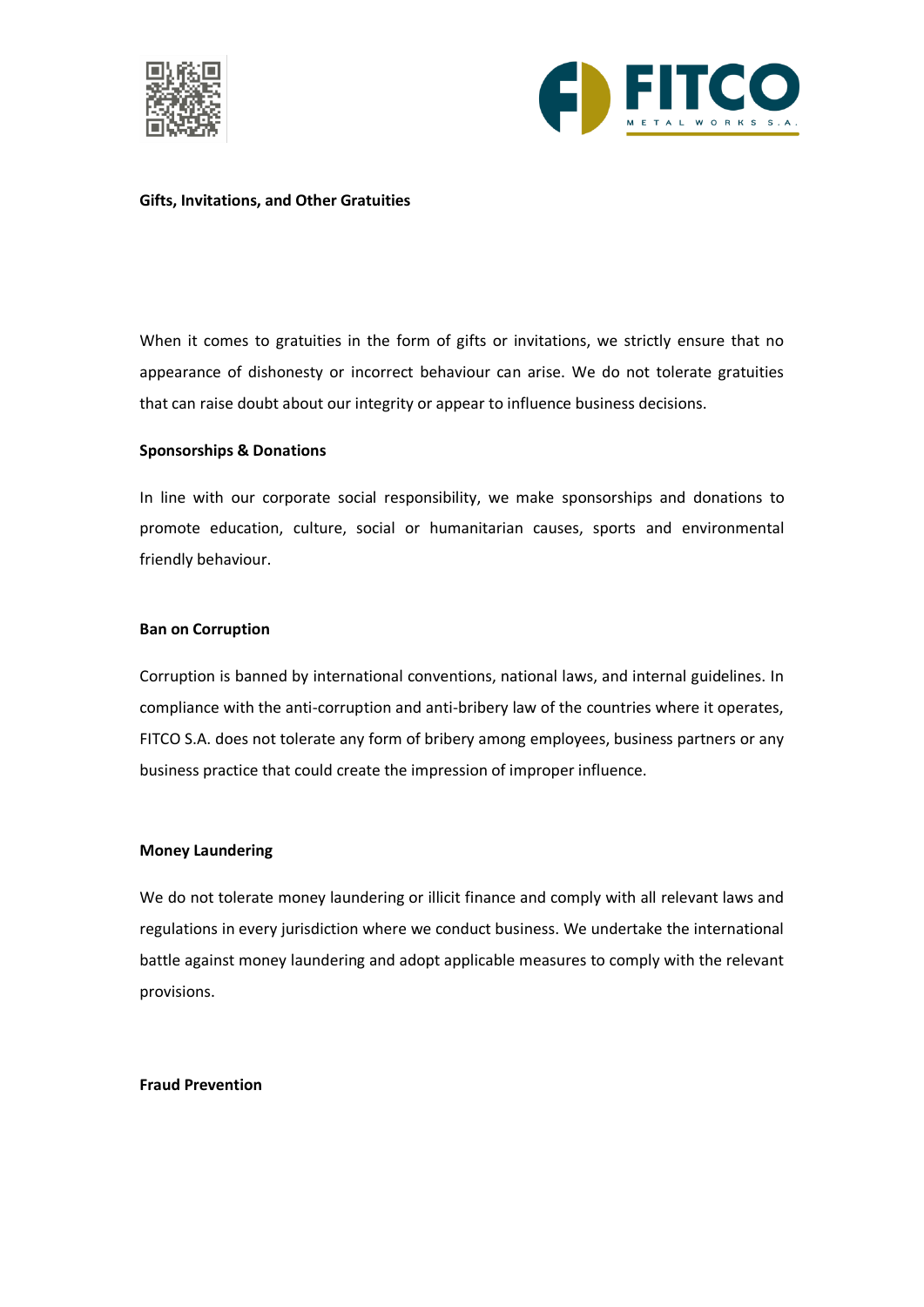



We are determined to maintain a culture of honesty and opposition to fraud and corruption and, thus, we are committed to set out the ways in which employees or other stakeholders can voice their concerns about suspected fraud or corruption.

Management has the primary responsibility for preventing, monitoring and rectifying fraud and potentially fraudulent behaviour and the Audit Committee has an oversight role over controls. Management establishes, implements and monitors the appropriate functions, mechanisms, policies, procedures and controls designed to assess, prevent and remediate fraud and fraudulent behaviour. Our divisions and departments are expected to implement the procedures and controls and report any misconceptions regarding their implementation and efficiency.

### <span id="page-6-0"></span>**3. Legal Compliance**

All employees, officers, directors and other persons acting on behalf of the Company are expected to comply with the laws, rules and governmental regulations that apply to its businesses and to adhere to the standards and restrictions they impose. All employees are personally responsible for upholding the law and adhering to internal guidelines in their working environment. Company's top priority is to respect statutory provisions and internal guidelines, as well as to ensure the resulting lawful and correct behaviour. In cases of conflict between law and the principles contained in this code, the law shall prevail.

# <span id="page-6-1"></span>**4. Conflicts of Interest**

Employees and members of the Board of Directors of the Company shall conduct their private and other external activities and financial interests in a manner that does not conflict or appear to conflict with the interests of FITCO S.A..

Should such a conflict of interest arise, it must be reported immediately by the person subject to the conflict to his/her immediate supervisor. Moreover, all employees should disclose to a supervisor any relationship with persons or firms with whom FITCO S.A. does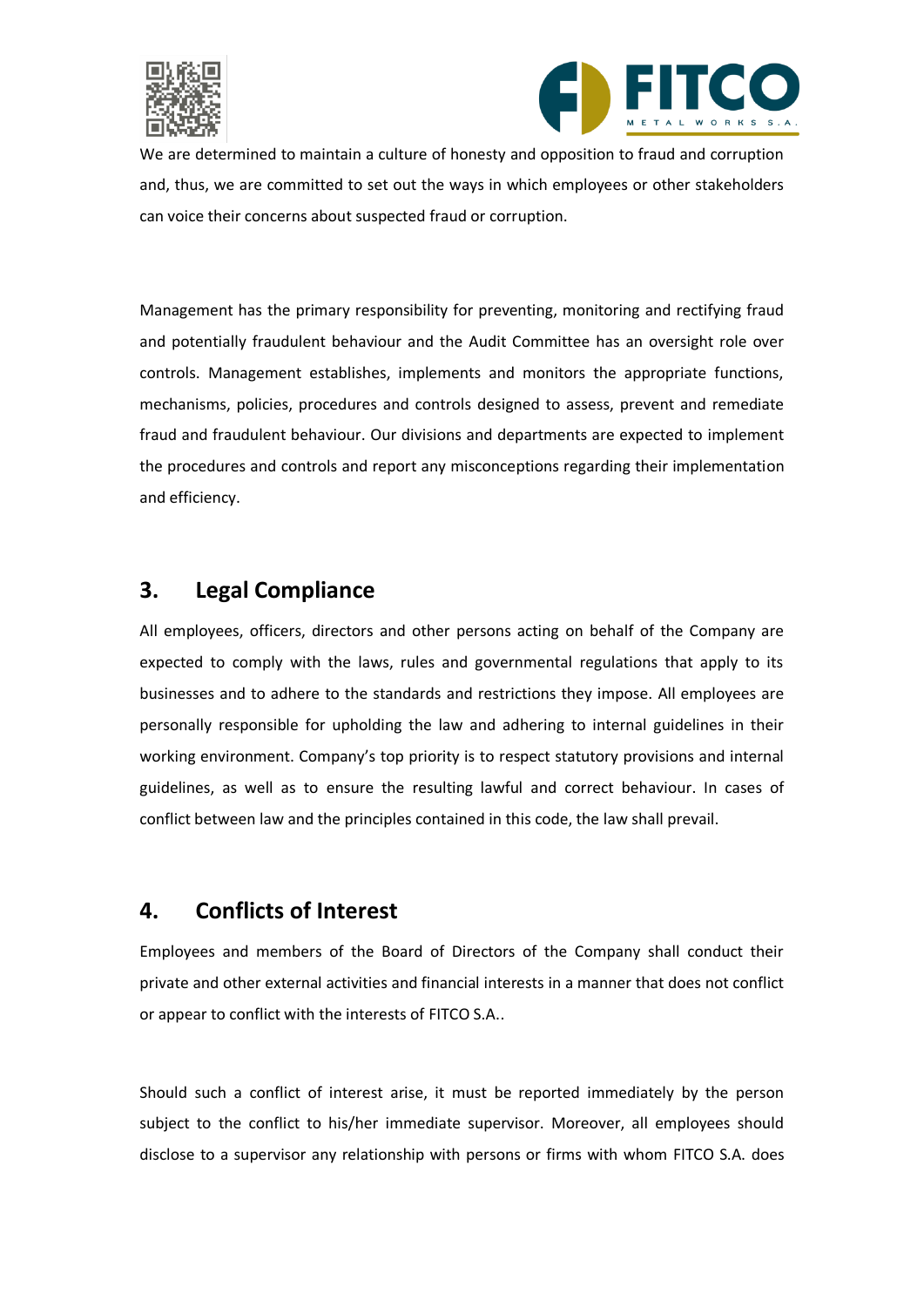



business which might give rise to a conflict of interest. Such relations include a relationship by blood or marriage, partnership or investment.

# <span id="page-7-0"></span>**5. Conduct toward Business Partners and Third Parties**

The Company's dealings with its business partners are characterized by fairness.

FITCO S.A. shall not offer customers, potential customers, governments, agencies of governments, or any representatives of such entities, any rewards or benefits in violation of either applicable laws or reasonable and generally accepted business practices. Company's employees must not accept payments, gifts, or other kinds of reimbursement from a third party that could affect or appear to affect their objectivity in business decisions.

We also expect our business partners to adhere to the law, generally accepted standards of social responsibility, and our basic principles of integrity.

### <span id="page-7-1"></span>**6. Dealing with Information**

### **Data Protection**

In all business processes, we guarantee the protection of rights to privacy, in conformance with applicable law. Any confidential information, trade secrets or other proprietary information about our companies, contracts, projects, financial position, customers, suppliers and partners, must be treated as Confidential Information. Such information shall not be disclosed to persons or organizations outside the Company nor disclosed to employees without proper authority.

Our employees are required for the duration of their employment with FITCO S.A. and after termination of such employment not to disclose confidential information to any third party and to use the utmost discretion when dealing with privileged information.

### **Insider Information**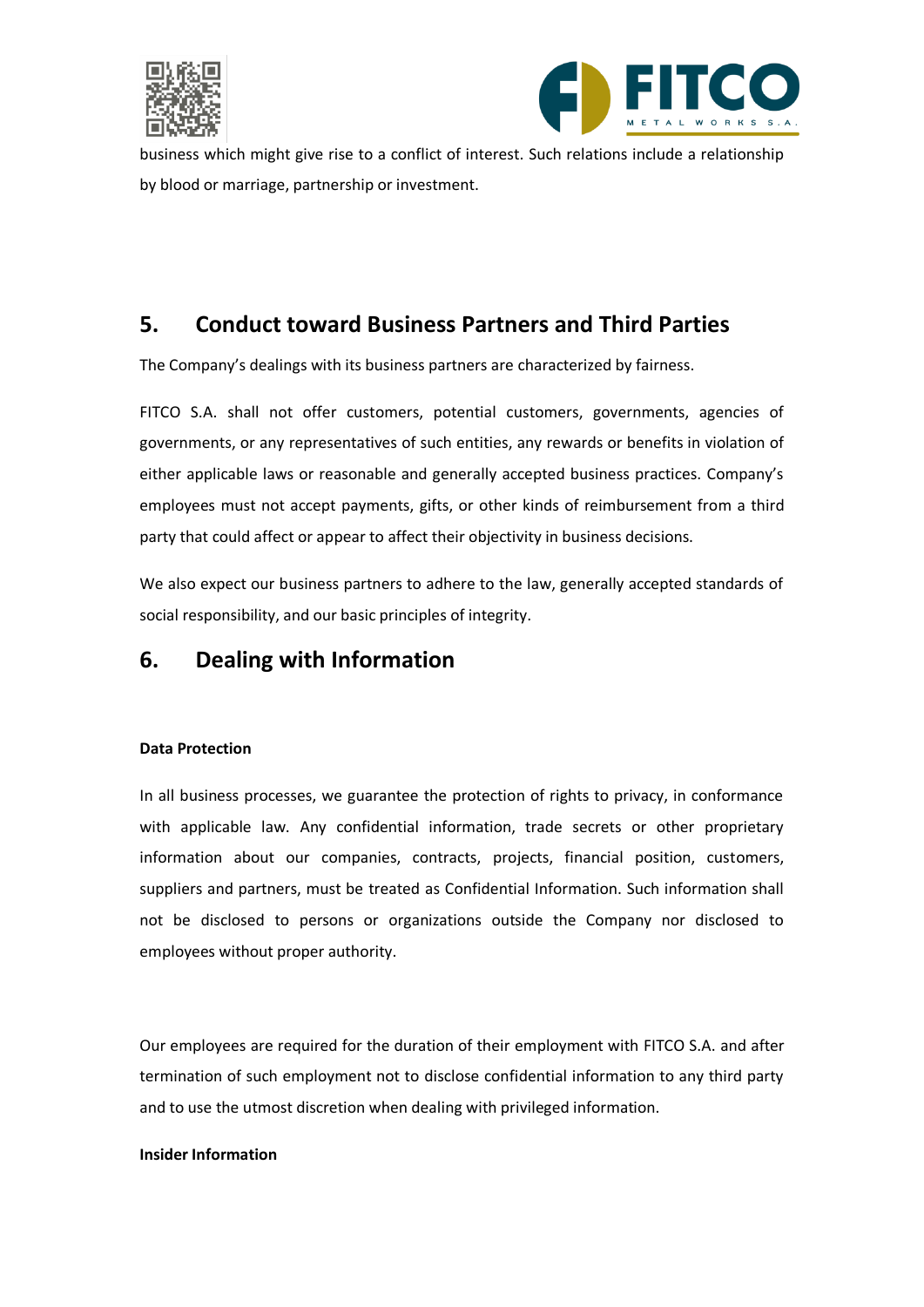



Insider information is all non-public information that investors would consider significant to their investment decisions. Such insider information must be treated with strict confidentiality. It must not be made available to third parties. Acquiring or selling, or recommending the purchase or sale of securities based on insider information is prohibited.

### **IT Security**

The availability and integrity of our IT systems is fundamental. Personal and business-related data is protected against unauthorized access, loss, or manipulation using all of the technical and organizational means available. This is performed in consideration of applicable National law.

### <span id="page-8-0"></span>**7. Protection of Company Property**

Employees are required to handle Company property in a responsible manner and to protect FITCO S.A. assets against loss, damage, theft, abuse and unauthorized use. Employees are also required to respect the physical and intangible assets of our business partners.

### <span id="page-8-1"></span>**8. Fair Market Behaviour**

We are committed to free enterprise and fair competition. Our competitive position is based solely on our business success factors, especially our innovative strength, quality, efficiency, reliability and fairness. Therefore, we must comply with antitrust laws when dealing with our competitors, business partners and customers.

All our employees are obliged to comply with the requirements of antitrust and competition laws. FITCO S.A. bans any behaviour that is aimed at, or results in, the hindrance, restriction, or distortion of free and fair competition.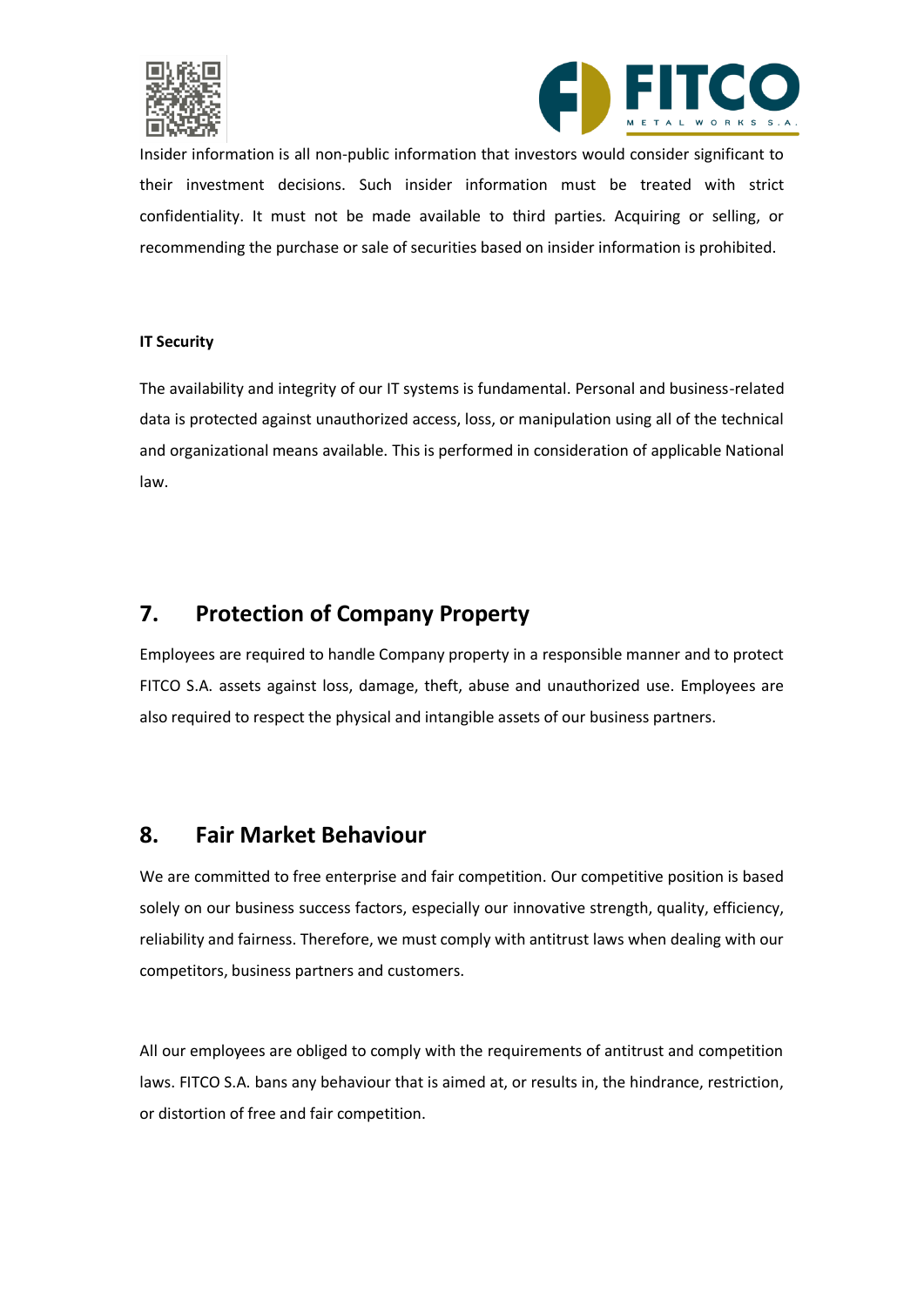



### <span id="page-9-0"></span>**9. Human Rights and Workplace Practices**

We respect and support internationally recognized human rights. Within its sphere of influence, FITCO S.A. supports and respects the protection of internationally proclaimed human rights and ensures that it is not complicit in human rights abuses. This includes the prevention of child and forced labor, adherence to the principles of non-discrimination in the workplace, the right of freedom of association & assembly and the right to collective bargaining.

### **Non-Discrimination**

FITCO S.A. hires, assesses and manages in a manner that does not discriminate with regard to gender, race, religion, age, disability, sexual orientation, nationality, political opinion, union affiliation, social or ethnic origin. Workplace diversity at all levels is encouraged.

### **Equality and Equal Opportunities**

We do not tolerate any discrimination of race, gender, religion, age, nationality, social or ethnic origin, disability, belief, sexual orientation, or political and trade union engagement. These principles apply to the recruitment of new employees, to employees with an employment contract and to the professional promotion of our employees. The only decisive factors of employment are performance, experience, personality, efficiency, skills and qualifications.

### **Forced or Child Labour**

We reject any form of forced labour and child labour. All work performed in FITCO S.A. must be voluntary. No form of forced, compulsory or child labour is tolerated at FITCO S.A.. The minimum employment age is 18.

#### **Harassment**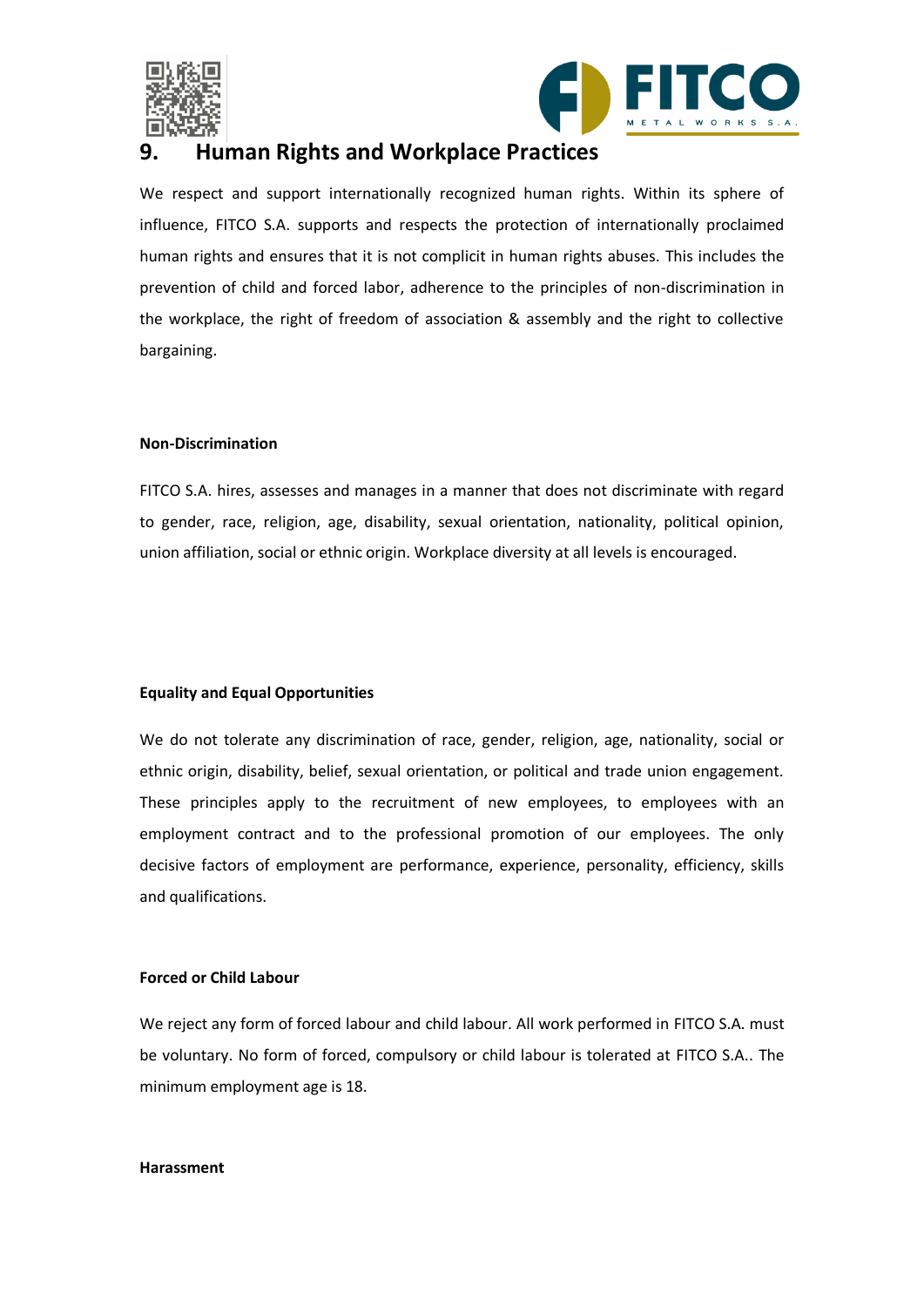



We work together toward solutions that benefit our business and our stakeholders. Harassment (including all forms of sexual harassment and harassment based on other legally protected categories), bullying, rude or disrespectful behaviour and lewd comments are not allowed, and FITCO S.A. prohibits any acts or threats of violence while conducting business on or off Company property.

# <span id="page-10-0"></span>**10. Occupational Health and Safety**

FITCO S.A. secures that all employees and business partners working at the Company's facilities are provided with a healthy and safe working environment in accordance to internationally recognized standards (OHSAS 18001). The Company controls hazards and takes all necessary precautionary measures against accidents and occupational diseases. All workers are systematically provided with proper and regular training to ensure that they are adequately educated on health and safety issues.

# <span id="page-10-1"></span>**11. Environmental Protection**

Our goals are to minimize environmental impact, continuously improve our environmental performance and promote environmental responsibility in our culture. The Company takes a precautionary approach towards environmental challenges by undertaking initiatives to promote greater environmental responsibility, by encouraging the development and incorporation of environmentally friendly technologies. The Company acts and is certified in accordance to internationally recognized environmental standards (ISO 14001). We routinely audit, follow up and report on the Company's environmental performance, with particular emphasis on evaluating the potential risks of existing and future products and operations.

# <span id="page-10-2"></span>**12. Stakeholder Communications**

FITCO S.A. encourages an ongoing dialogue with its stakeholders. Our Company's long term profitability and sustainability is dependent on proactive and constructive dialogue with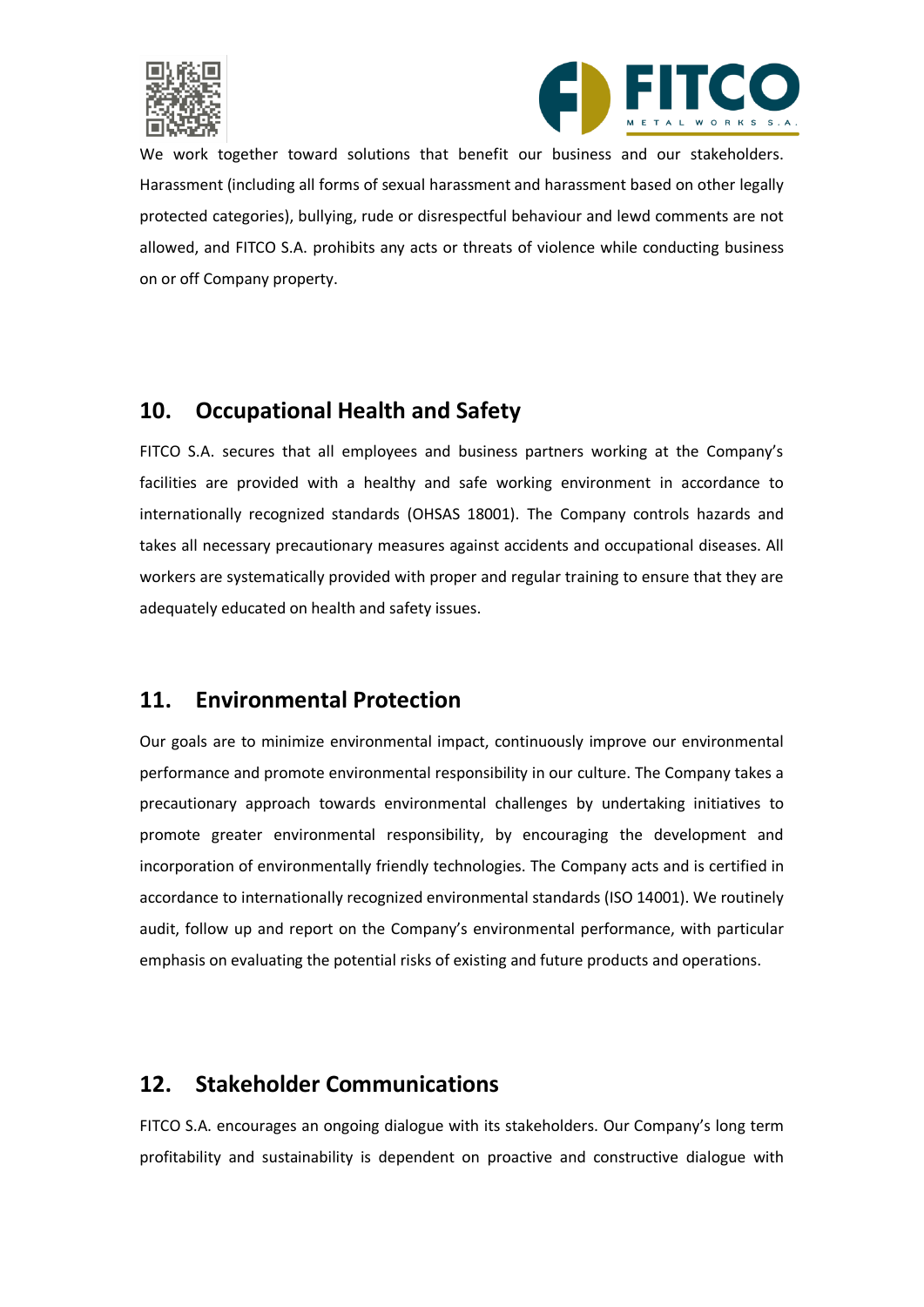



relevant stakeholders. We will openly display our rational in order to strengthen the dialogue with each stakeholder group and thus expect the same attitude from our stakeholders.

We are committed to a two-way and on-going communication with all our stakeholders in order to identify and record their needs and expectations. Development of mutual trust relations with stakeholders makes a significant contribution to meeting the Company's Sustainable Development objectives.

# <span id="page-11-0"></span>**13. Accounting and Reporting**

The integrity of financial reporting is crucial to ensure the proper management of the Company as well as fair and accurate financial disclosures. All financial transactions by the Company are always reported in accordance with generally accepted accounting practices, and accounting records show the nature of all transactions in a correct and non-misleading manner. FITCO S.A. provides disclosure that is transparent, truthful, relevant, comprehensive and timely.

Both internal and external data acquisition, records, and reports must be truthful, correct, and complete. We expect our employees and officers who prepare accounting records to exercise the utmost care in all processes as well as to observe international standards. This particularly includes complying with generally accepted accounting principles.

### <span id="page-11-1"></span>**14. Responsibility of Managers and Employees**

It is the responsibility of FITCO S.A. managers to communicate and demonstrate the content as well as the spirit of this document within their business units, and to encourage employees to reveal behaviour that may be non-compliant with these principles. Explicit or implicit approval of questionable actions will not be tolerated.